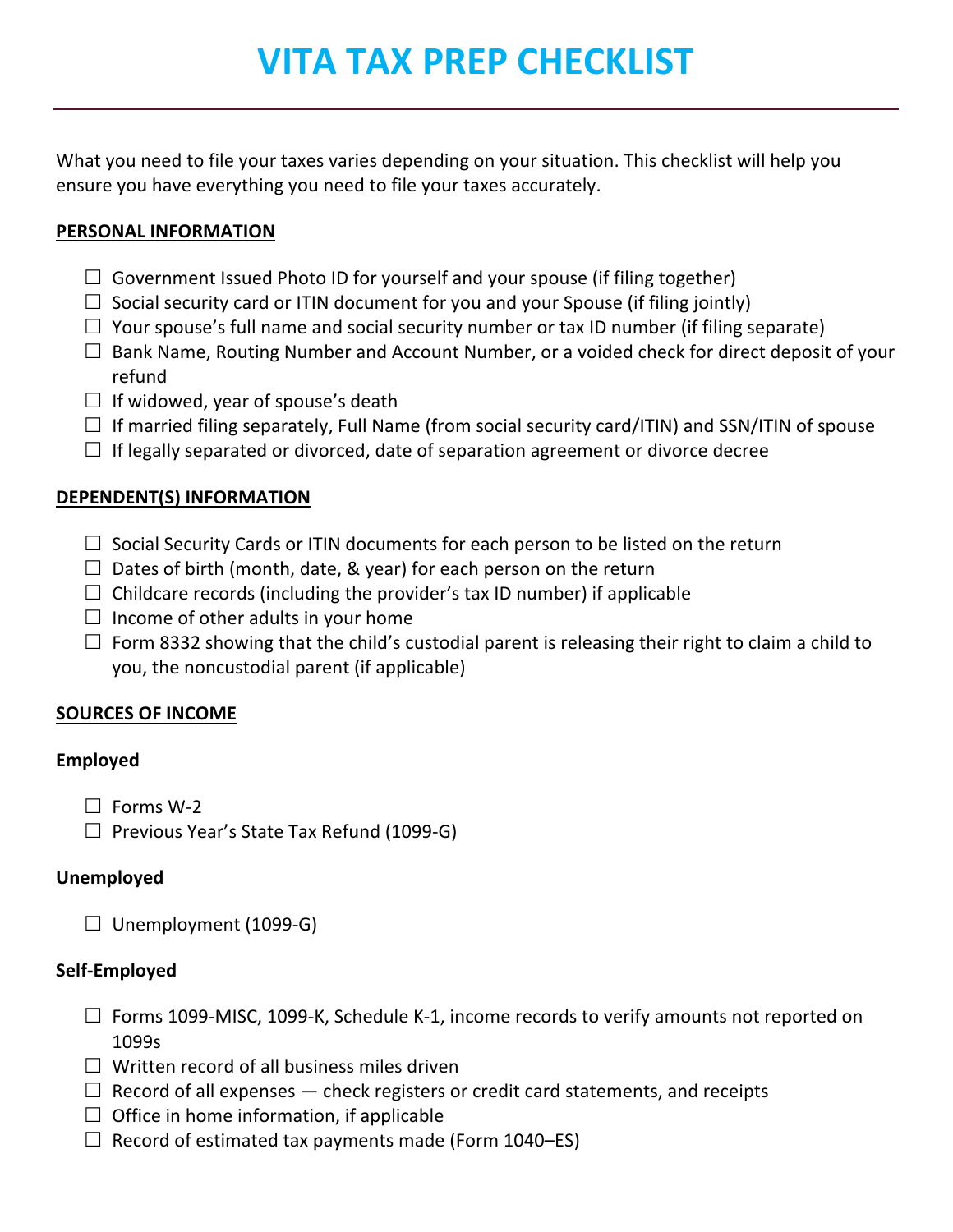## **Rental Income**

- $\Box$  Records of income and expenses
- $\Box$  Rental asset information (cost, date placed in service, etc.) for depreciation
- $\Box$  Record of estimated tax payments made (Form 1040–ES)

## **Retirement Income**

- $\Box$  Pension/IRA/annuity income (1099-R)
- $\Box$  Traditional IRA basis (i.e., amounts you contributed to the IRA that were already taxed)
- $\Box$  Social security/RRB income (1099-SSA, RRB-1099)

## **Expenses related to your investments**

- $\Box$  Record of estimated tax payments made (Form 1040–ES)
- $\Box$  Transactions involving cryptocurrency (Virtual currency)

# **Other Income & Losses**

- $\Box$  Economic Impact Payment (stimulus) in 2020
- $\square$  Savings & Investments or Dividends
- $\Box$  Interest, dividend income (1099-INT, 1099-OID, 1099-DIV)
- $\Box$  Income from sales of stock or other property (1099-B, 1099-S)
- $\Box$  Dates of acquisition and records of your cost or other basis in property you sold (if basis is not reported on 1099-B)
- $\Box$  Credit card or mortgage debt cancelled/forgiven by lender or a home foreclosure (1099-C, 1099-A)
- $\Box$  Gambling income (W-2G or records showing income, as well as expense records)
- $\Box$  Jury duty records
- $\Box$  Hobby income and expenses
- $\Box$  Prizes and awards
- $\square$  Trusts
- $\Box$  Royalty Income 1099-Misc.
- $\Box$  Any other 1099s received
- $\Box$  Record of alimony paid or received with ex-spouse's name and SSN

# **TYPES OF DEDUCTIONS**

#### **Home Ownership**

- $\Box$  Forms 1098 or other mortgage interest statements
- $\Box$  Real estate and personal property (i.e. auto) tax records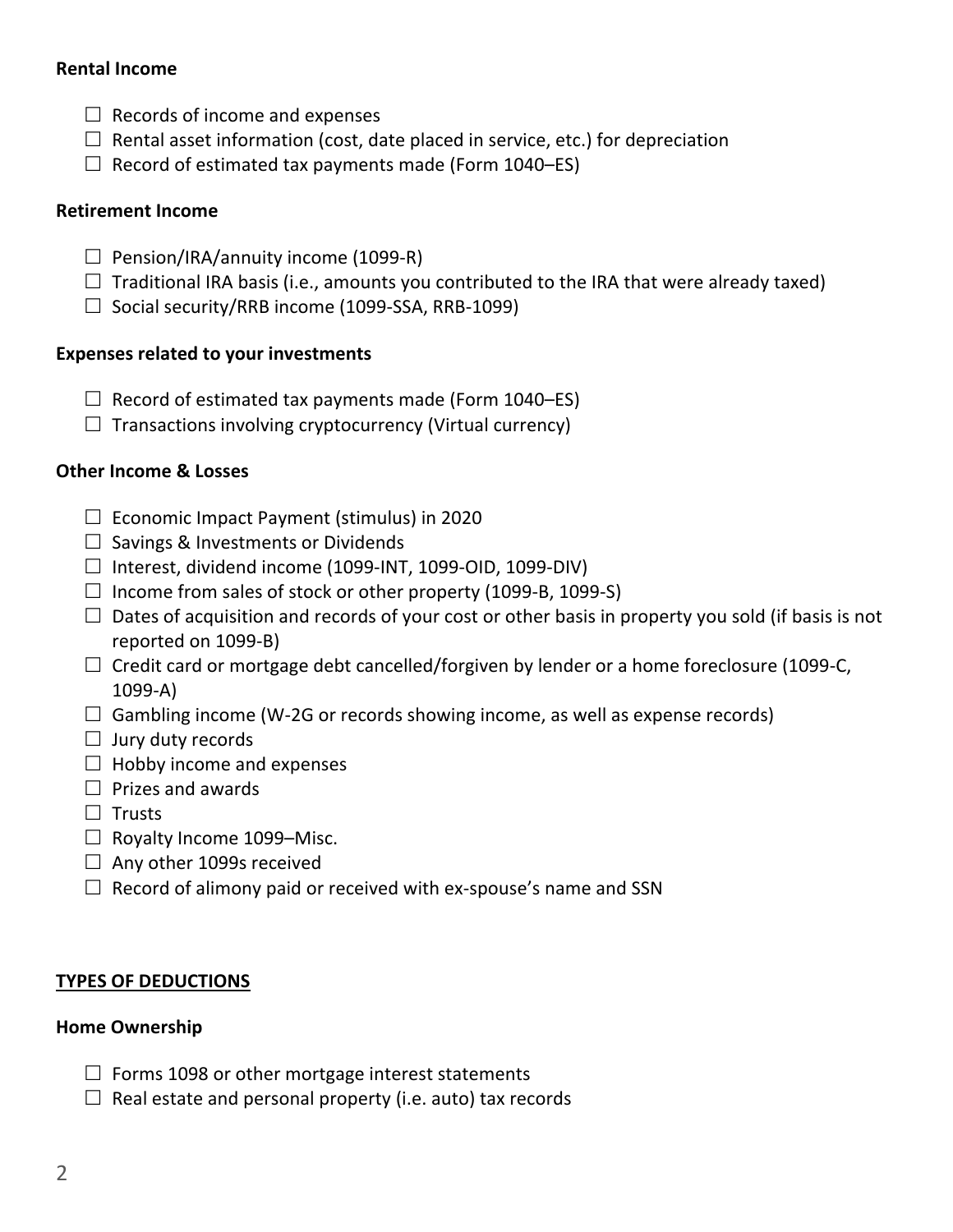- $\Box$  Receipts for energy-saving home improvements (e.g., solar panels, solar water heater, furnace, windows, insulation, etc.)
- $\Box$  All other 1098 series forms
- $\Box$  First time Home Buyers Credit (2008) details

#### **Charitable Donations**

- $\Box$  Cash amounts donated to houses of worship, schools, other charitable organizations
- $\Box$  Records of non-cash charitable donations
- $\square$  Amounts of miles driven for charitable/volunteer purposes

## **Medical Expenses**

- $\Box$  Amounts paid for healthcare insurance and to doctors, dentists, hospitals
- $\square$  Amounts of miles driven for medical purposes

#### **Health**

- $\Box$  Form 1095-A if you enrolled in an insurance plan through the Marketplace
- $\Box$  Health Savings Account or long-term care reimbursements (5498-SA, 1099-SA or 1099-LTC)

## **Childcare Expenses**

- $\Box$  Fees paid to a licensed day care center or family day care for care of an infant or preschooler
- £ Wages paid to a baby-sitter -*Don't include expenses paid through a flexible spending account at work*

#### **Educational Expenses**

- $\Box$  Forms 1098-T from educational institutions
- $\Box$  Receipts that itemize qualified educational expenses
- $\Box$  Records of any scholarships or fellowships you received
- $\Box$  Form 1098-E if you paid student loan interest
- $\Box$  K-12 Educator Expenses
- $\Box$  Receipts for classroom expenses (for educators in grades K-12)

# **State & Local Taxes**

- $\Box$  Amount of state/local income tax paid (other than wage withholding), or amount of state and local sales tax paid
- $\square$  Invoice showing amount of vehicle sales tax paid

# **Retirement & Other Savings**

- $\Box$  Form 5498-SA showing HSA contributions or IRA contributions
- $\Box$  All other 5498 series forms (5498-QA, 5498-ESA)